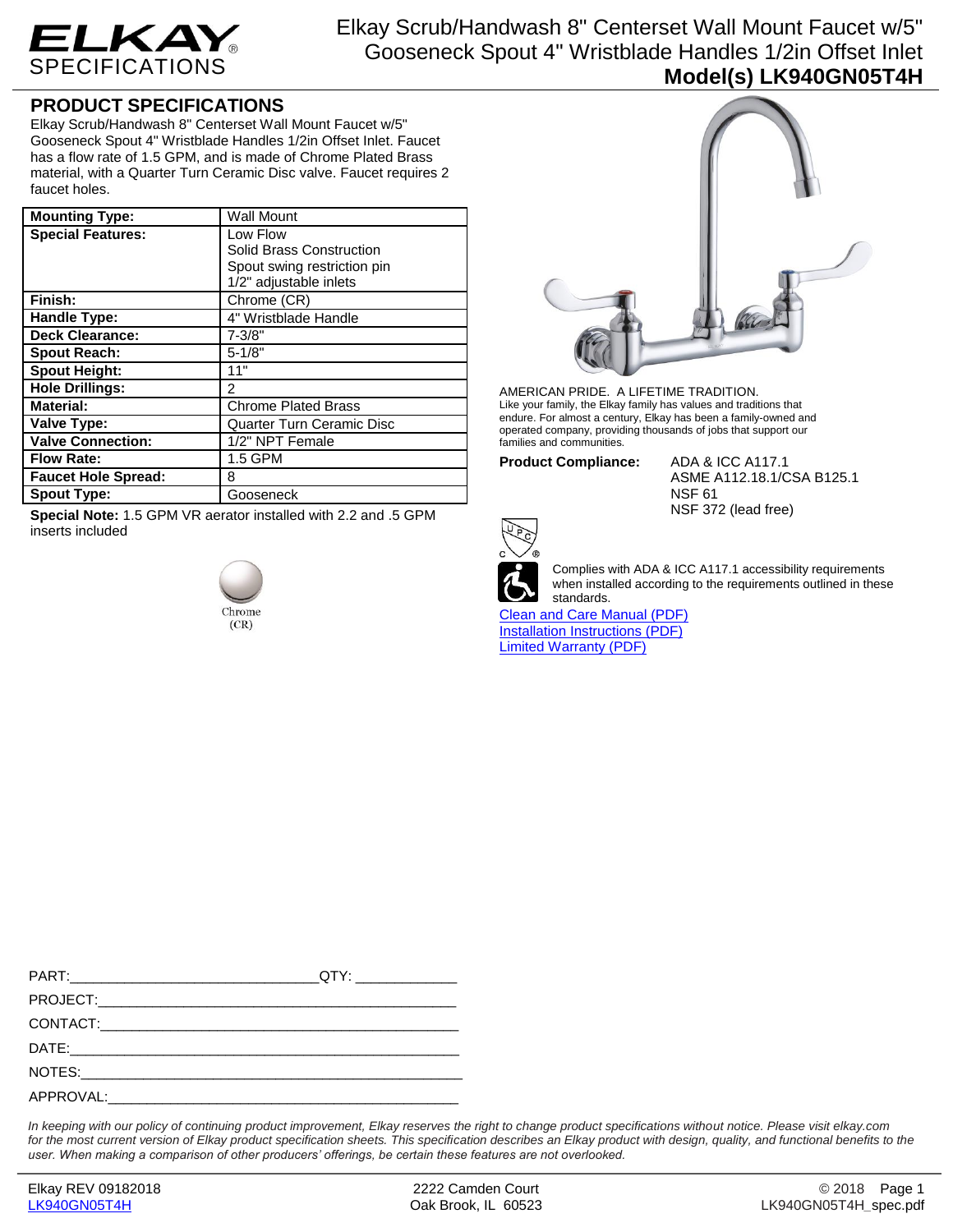

## Elkay Scrub/Handwash 8" Centerset Wall Mount Faucet w/5" Gooseneck Spout 4" Wristblade Handles 1/2in Offset Inlet **Model(s) LK940GN05T4H**



*In keeping with our policy of continuing product improvement, Elkay reserves the right to change product specifications without notice. Please visit elkay.com for the most current version of Elkay product specification sheets. This specification describes an Elkay product with design, quality, and functional benefits to the user. When making a comparison of other producers' offerings, be certain these features are not overlooked.*